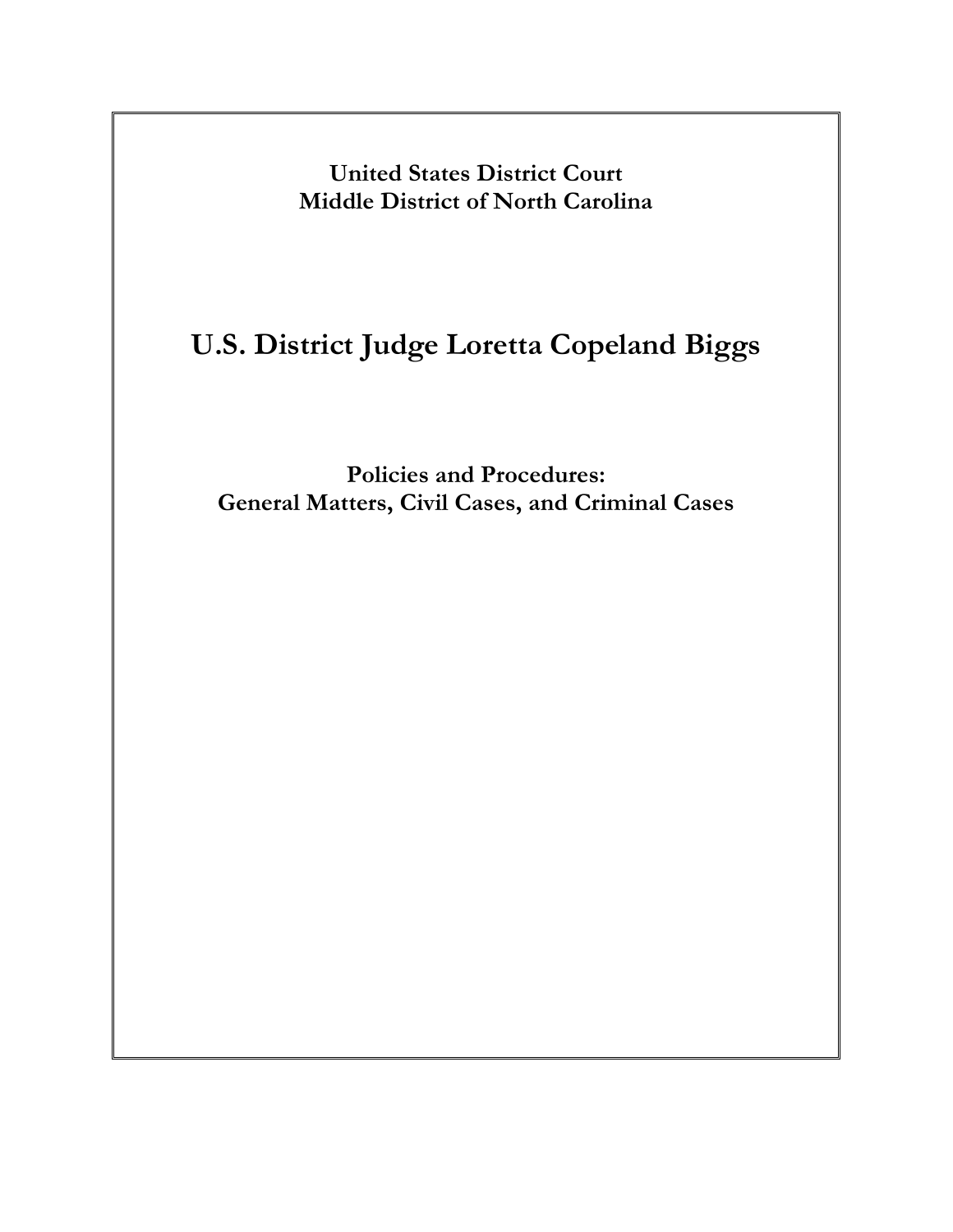# **Table of Contents**

| A.          |             |          |
|-------------|-------------|----------|
| <b>B.</b>   |             |          |
| $C_{\cdot}$ |             |          |
| D.          |             |          |
| <b>E.</b>   |             |          |
| F.          |             |          |
| G.          |             |          |
| H.          |             |          |
| I.          |             |          |
| J.          |             |          |
| <b>K.</b>   |             |          |
| L.          |             |          |
| M.          |             |          |
| N.          |             |          |
| <b>O.</b>   |             |          |
| P.          |             |          |
| Q.          |             |          |
| 1.          |             |          |
| 2.          |             |          |
| 3.          |             |          |
| 4.          |             |          |
| 5.          |             |          |
|             | CIVII CASES | $\Omega$ |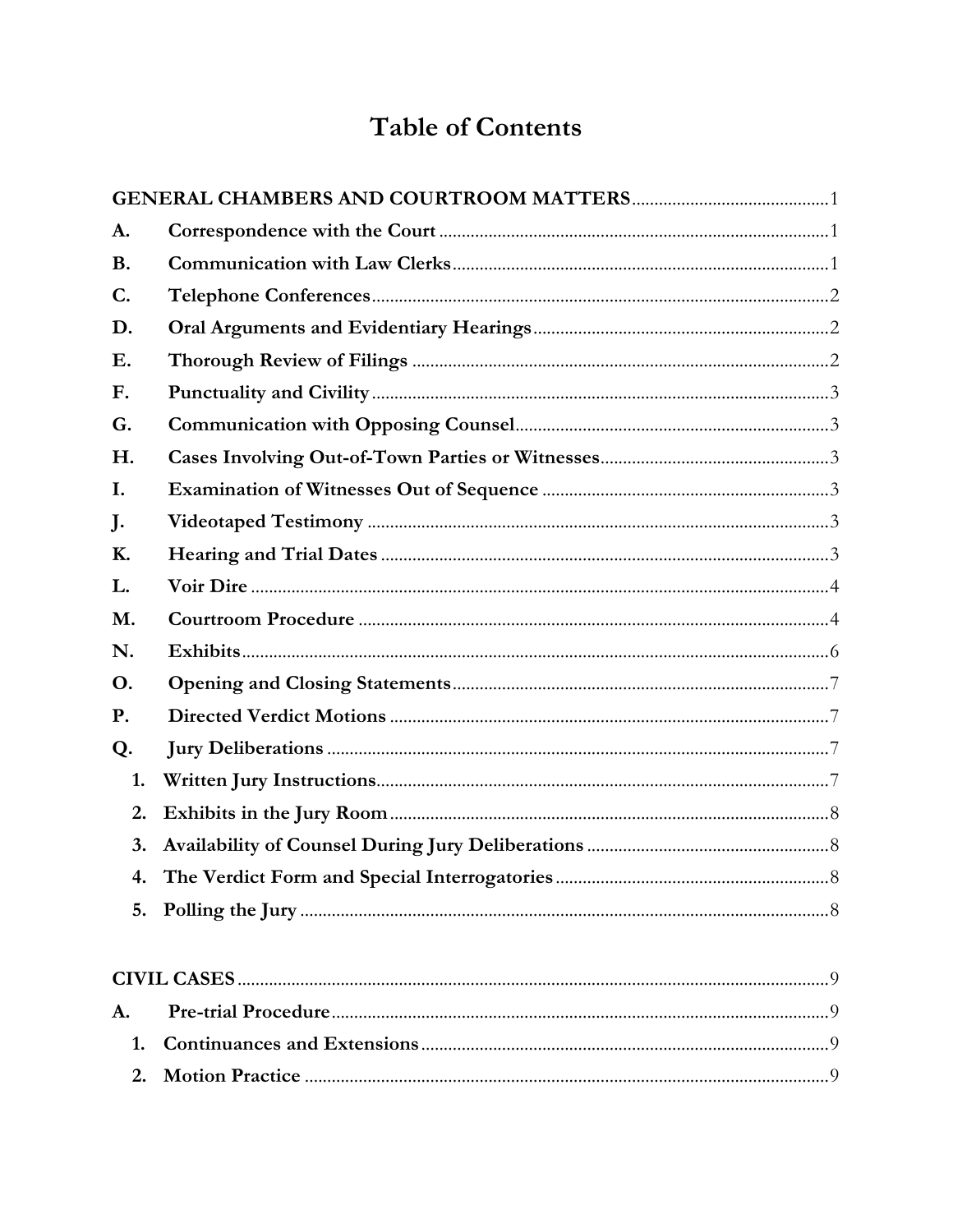| 4.        |  |
|-----------|--|
| 5.        |  |
| <b>B.</b> |  |
| C.        |  |
| D.        |  |
| Ε.        |  |
| F.        |  |
| G.        |  |
| 1.        |  |
| 2.        |  |
| 3.        |  |
| Н.        |  |
| I.        |  |

| <b>B.</b> |  |
|-----------|--|
|           |  |
|           |  |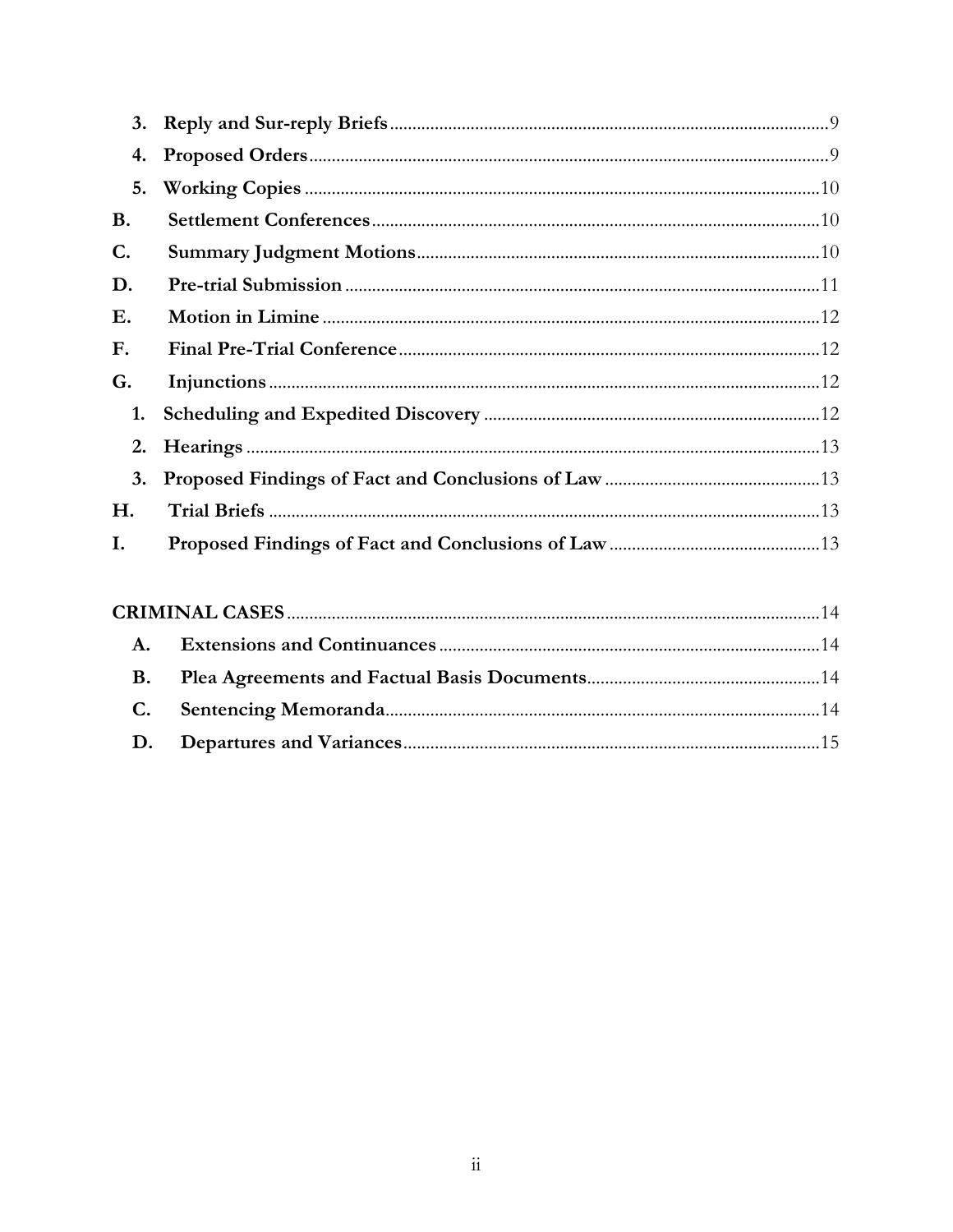# <span id="page-3-0"></span>**GENERAL CHAMBERS AND COURTROOM MATTERS**

Judge Biggs expects all counsel, and all parties they represent, to maintain the highest ethical standards at all times, and to strictly adhere to the opportunities, requirements, limitations, and deadlines set forth herein. Counsel are expected to be familiar with and comply with both the Federal Rules and the Local Rules of this Court.

### <span id="page-3-1"></span>**A. Correspondence with the Court**

1. Judge Biggs does not permit correspondence in lieu of opposed extension requests, contested discovery or substantive motions, or other disputed substantive matters which should be made of record via motion practice.

2. Judge Biggs does not accept carbon copies of letters to opposing counsel.

3. Judge Biggs does not permit *ex parte* communication with the Court, written or otherwise.

4. Judge Biggs does not accept faxes or e-mail.

5. Please do not contact Chambers with legal or procedural questions that are covered by the Local Rules of this Court or the Federal Rules of Civil Procedure. Case related questions should be directed to Courtroom Deputy Mrs. Tina K. Samuel-Priestley at 336-332-6044.

#### <span id="page-3-2"></span>**B. Communication with Law Clerks**

Judge Biggs does not permit counsel to directly communicate with law clerks. If a law clerk contacts counsel, it is at Judge Biggs' direction.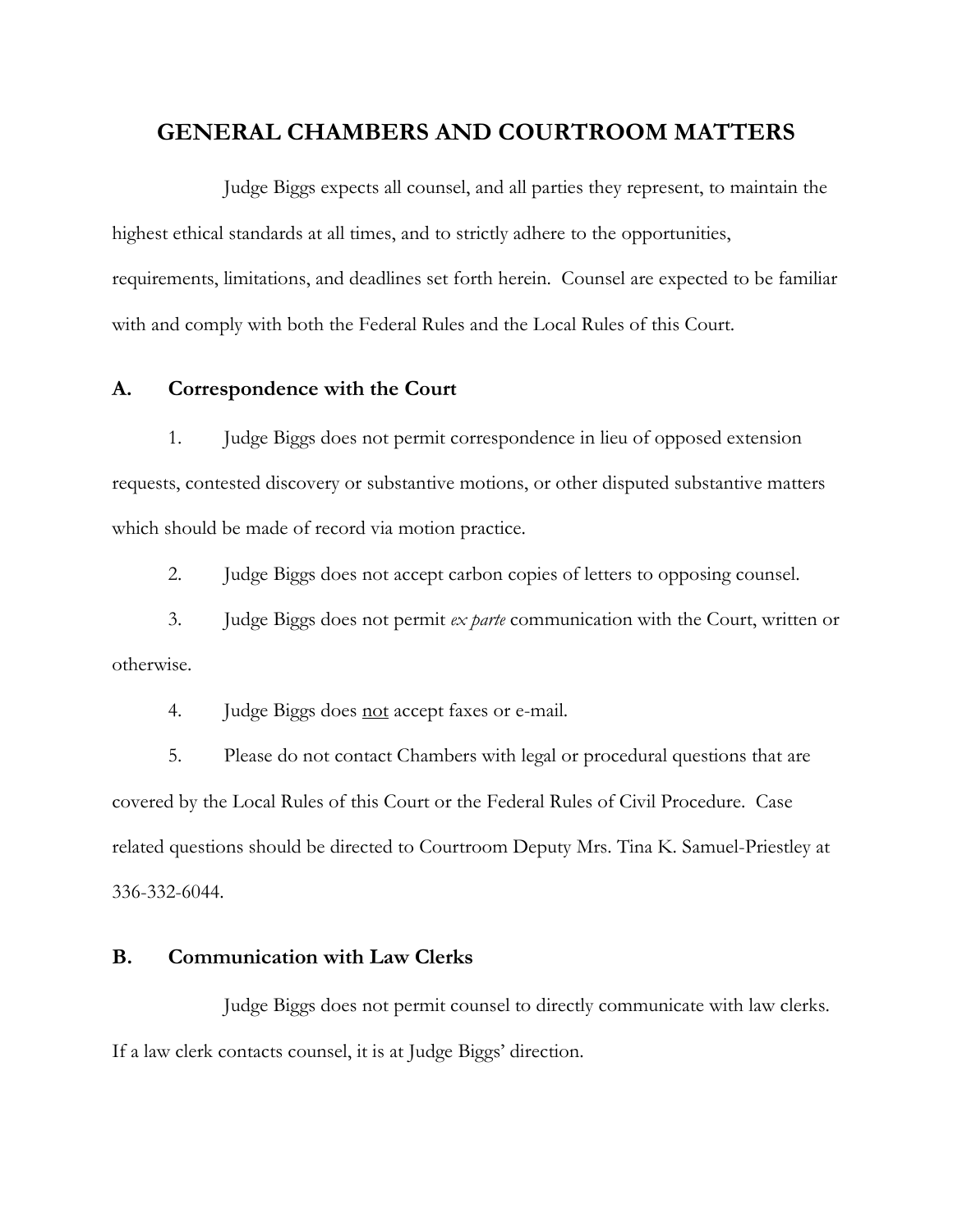Any communication that does occur shall not address the merits of the case or any pending motion.

## <span id="page-4-0"></span>**C. Telephone Conferences**

Judge Biggs may use telephone conferences for scheduling changes and similar matters. She may also hold telephone conference calls on motions as necessary. Judge Biggs usually requests that counsel initiate any such call.

## <span id="page-4-1"></span>**D. Oral Arguments and Evidentiary Hearings**

Judge Biggs does not set aside specific days or times for oral arguments or evidentiary hearings. Judge Biggs will hear oral argument on a motion if she believes argument will assist her in deciding the motion. A party may request argument in writing. Arguments and hearings are scheduled on an *ad hoc* basis.

#### <span id="page-4-2"></span>**E. Thorough Review of Filings**

In order to avoid confusion, when counsel receives an electronic notification of a court order filed in a case, counsel is directed to open the order on the docket and review the contents of the order. Occasionally the docket's description of an order is inaccurate; counsel are responsible for making themselves aware of the actual content of every docket entry.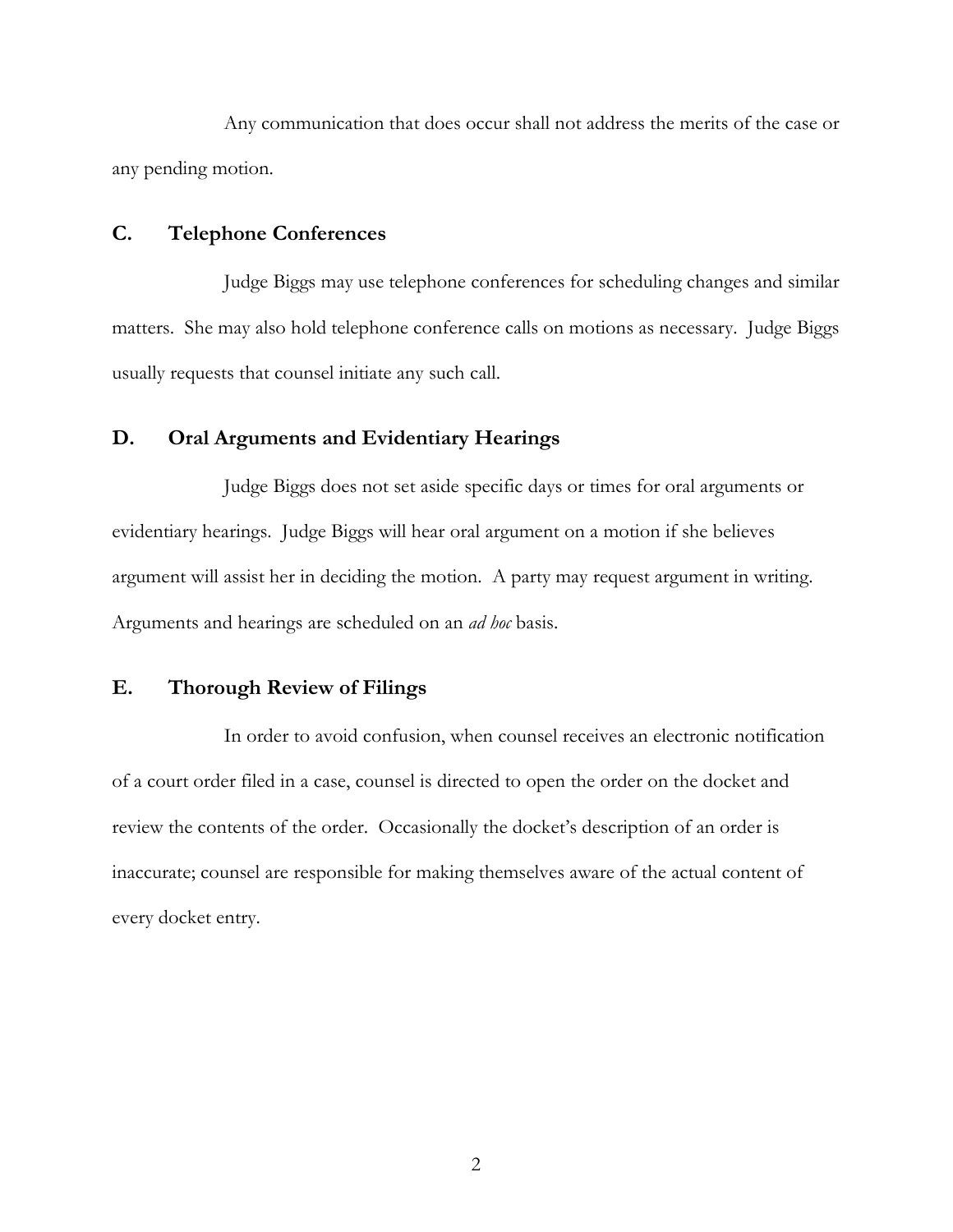## <span id="page-5-0"></span>**F. Punctuality and Civility**

Judge Biggs expects counsel to be punctual for all conferences, hearings, and trials. Judge Biggs also expects counsel at all times to be civil to one another as well as to all parties, witnesses, and court personnel – whether in front of a jury or the Court.

## <span id="page-5-1"></span>**G. Communication with Opposing Counsel**

In general, Judge Biggs expects counsel to bring matters, including those that arise during trial, to her attention only after they have been discussed with opposing counsel.

#### <span id="page-5-2"></span>**H. Cases Involving Out-of-Town Parties or Witnesses**

Judge Biggs has no special policy for matters involving out-of-town attorneys, parties or witnesses. Counsel are free to raise any issues they deem necessary.

### <span id="page-5-3"></span>**I. Examination of Witnesses Out of Sequence**

Judge Biggs is willing to take witnesses out of turn for their convenience, particularly when there is no objection by opposing counsel.

### <span id="page-5-4"></span>**J. Videotaped Testimony**

Judge Biggs requires counsel to view all videotaped depositions for the purpose of editing the videotapes and resolving material objections before offering any videotape as evidence.

### <span id="page-5-5"></span>**K. [Hearing and Trial Dates](#page-0-0)**

1. The Court's calendar is generally set well in advance. Parties and counsel rely on assigned hearing and trial dates and Judge Biggs is reluctant to reschedule set dates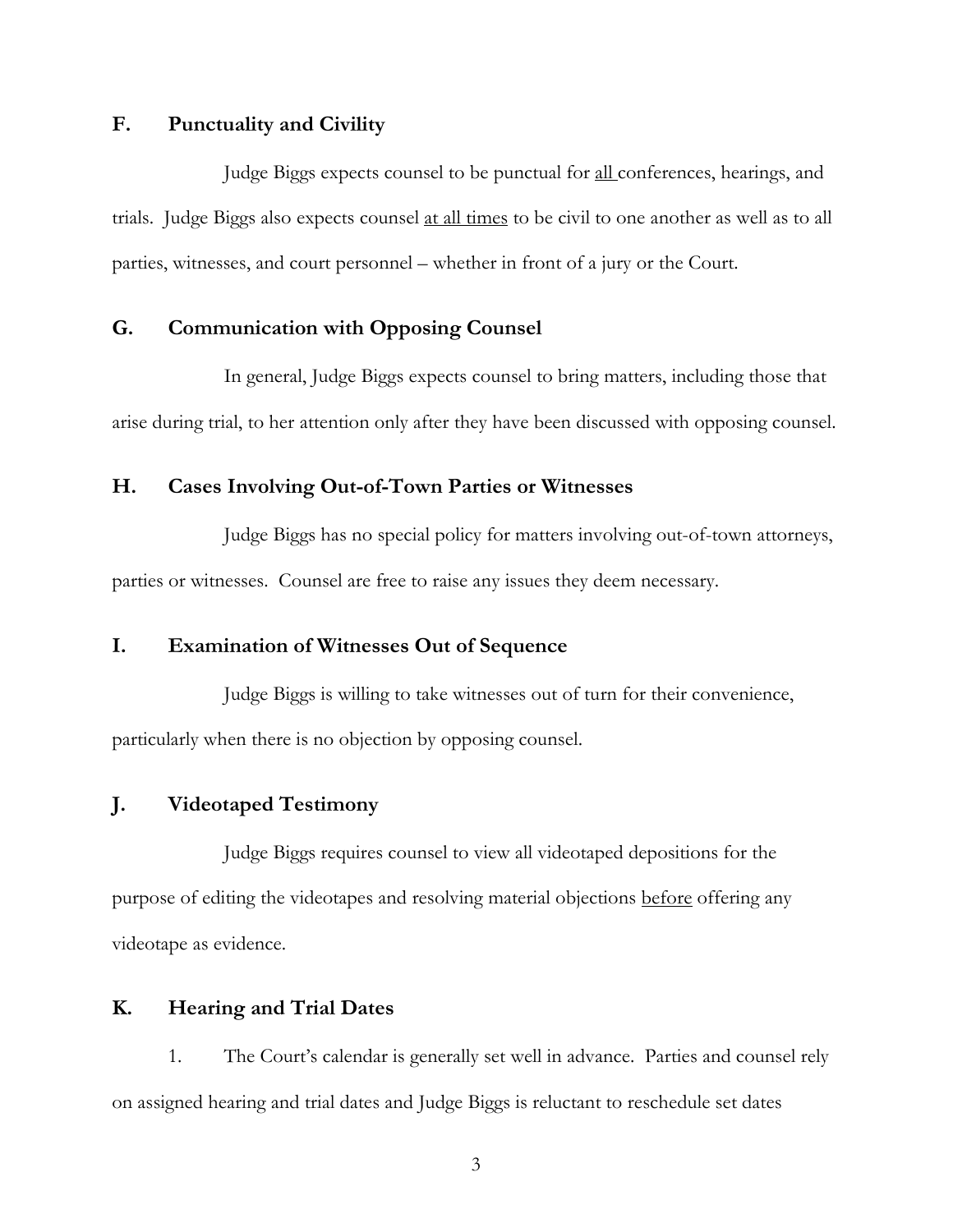without good cause. If counsel becomes aware of a professional or personal conflict that may affect any significant scheduled event (including trial), they should immediately notify Judge Biggs and opposing counsel, via motion practice.

2. Judge Biggs generally sets a firm trial date for all matters. On the day of trial, Court promptly convenes at 9:30 a.m. and may sit until 5:00 p.m. or later. Dependent on juror transportation concerns, Judge Biggs adjusts the schedule for subsequent days as necessary.

#### <span id="page-6-0"></span>**L. Voir Dire**

Judge Biggs' practice in civil and criminal matters is to personally conduct the *voir dire*. Counsel are free to submit proposed (at least five (5) business days prior to the trial date) and supplemental questions (on the trial date) to Judge Biggs. Should the need for follow-up questioning arise, Judge Biggs permits counsel to submit follow-up questions.

#### <span id="page-6-1"></span>**M. Courtroom Procedure**

1. Judge Biggs expects counsel to be familiar with and adhere to Local Civil Rule 83.2.

2. Consistent with Local Civil Rule 83.2(b), counsel may approach a witness with the permission of the Court. If counsel needs to approach the witness many times, Judge Biggs may instruct the attorney that he or she need not to continue to ask. Nonetheless, once the attorney has accomplished his or her reason for approaching the witness (however many times), he or she should return to the place from which he or she is questioning.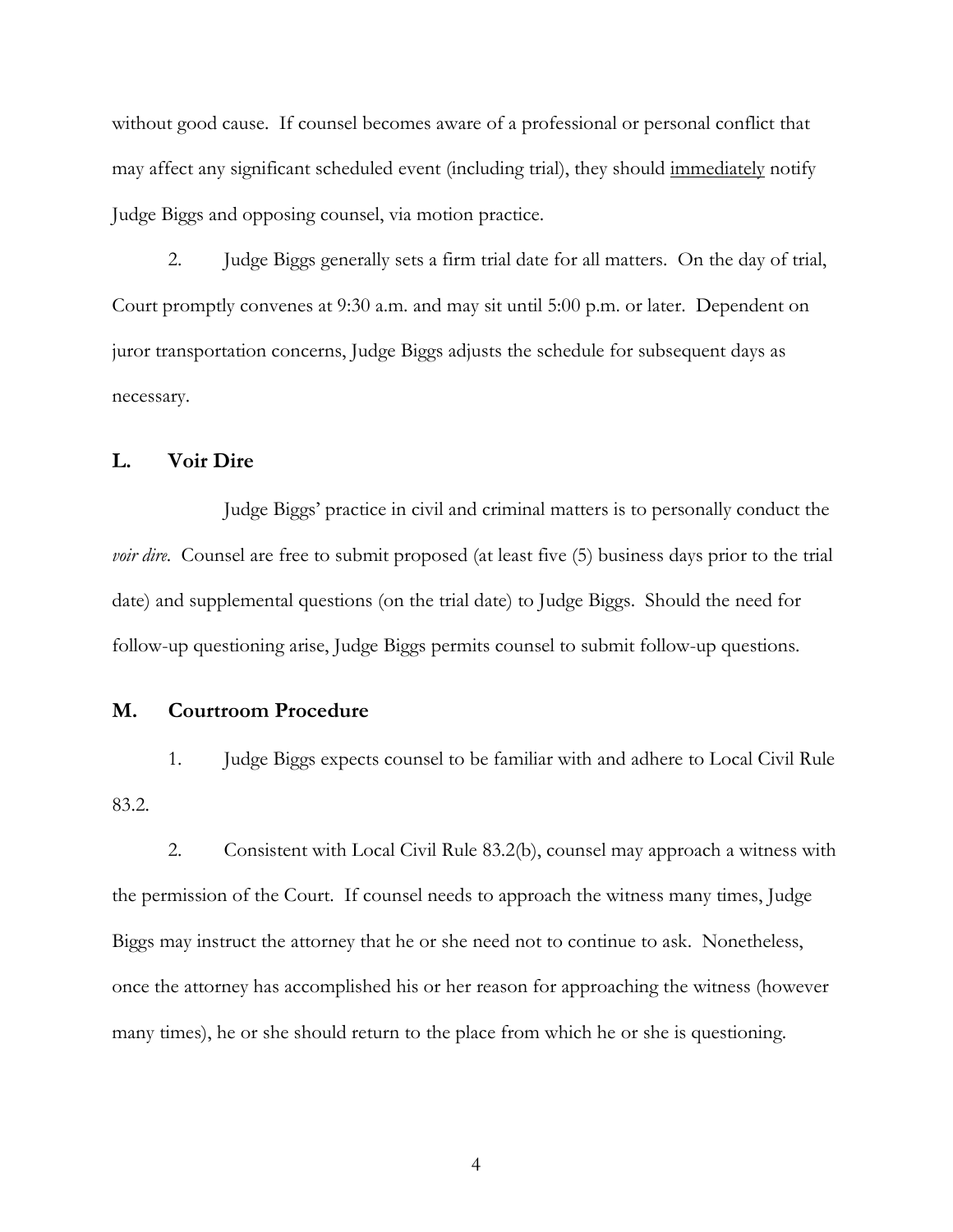3. Judge Biggs does not permit speaking objections in front of a jury. Counsel should give the basis for the objection in a word or phrase (*e.g.*, "hearsay" or "objection, hearsay").

4. Judge Biggs does not allow "continuing objections;" counsel must state every objection for the record.

5. If counsel wishes to have a sidebar to argue on an objection, the Court will usually grant the request as long as the number and length of sidebars remains reasonable. Counsel are strongly encouraged to bring evidentiary questions to the attention of the Court outside the presence of the jury.

6. All counsel are reminded that re-direct is still direct examination, and not cross.

7. Judge Biggs does not have a strict policy concerning examination beyond redirect and re-cross. However, "beyond the scope" and "asked and answered" will be strictly enforced.

8. Counsel has the responsibility to advise their witnesses that a witness should not talk to any jury member or potential jury member at any time. The same holds true for counsel as well. Further, once the sequestration rule has been imposed and a witness has commenced testimony, counsel may not speak with that witness until he or she is excused.

9. Judge Biggs does not permit more than one party for an attorney to examine the same witness.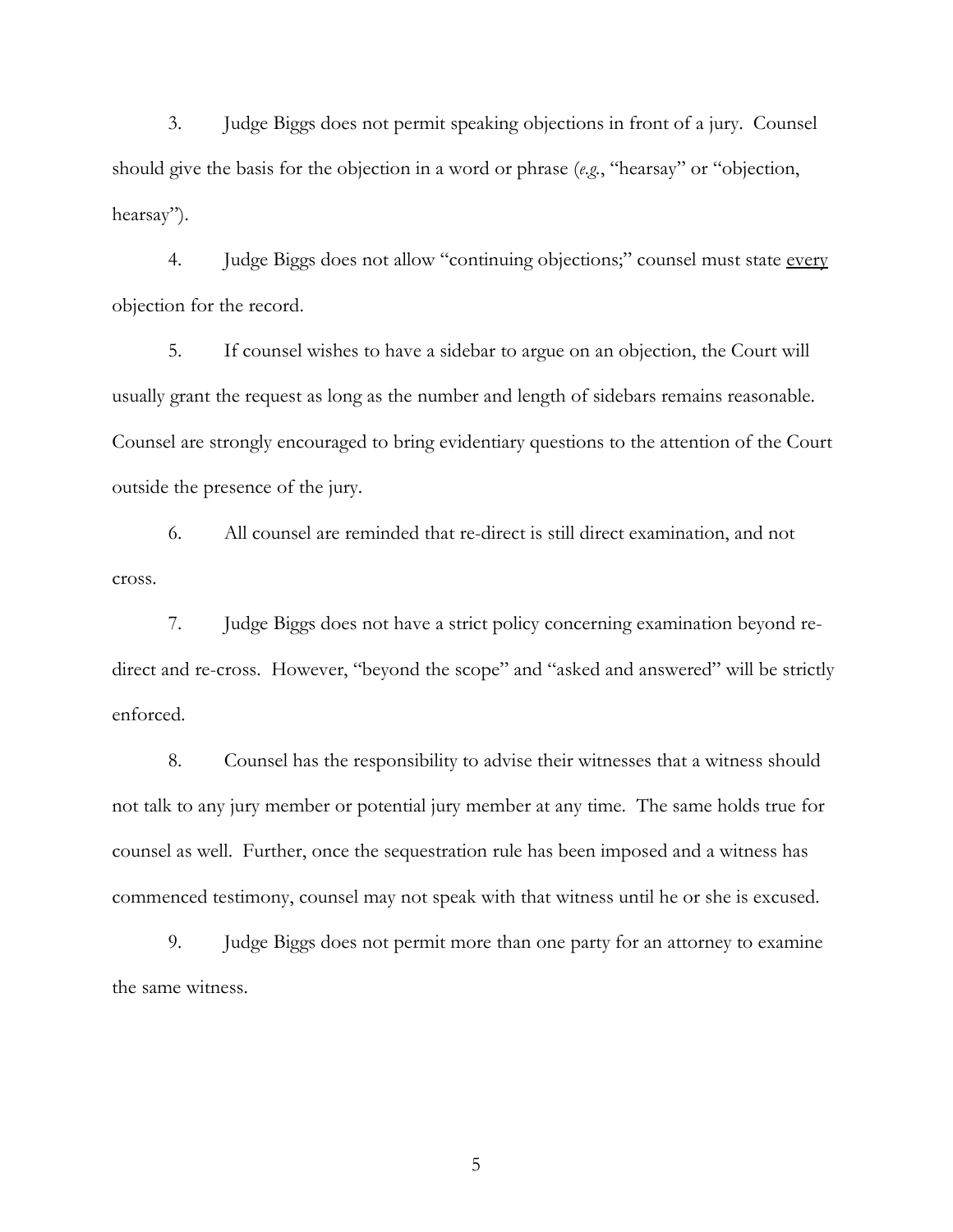10. Judge Biggs does not have a specific practice as to reading stipulations, pleadings, or discovery materials in the record. If counsel requests the court to read such, the written material must be prepared and submitted in advance of trial.

11. Judge Biggs allows jurors to take notes.

12. Judge Biggs will always have a clerk in the courtroom during a jury trial who will give the jurors any exhibits or other items that counsel requests be given to them. Counsel should never approach the jury to distribute exhibits unless permitted by Judge Biggs.

13. Judge Biggs considers a jury trial a formal affair and asks all counsel to act accordingly. Extraneous clothes should not be left within sight of Judge Biggs and/or the jury. Food, including bottled water, is not permitted in the courtroom or conference rooms. Boxes of exhibits or briefcases should not be on counsel table.

14. Opposing counsel should not engage in extended conversations with each other in front of a jury without the Court's permission. The Court will allow counsel to have a private conversation if it is requested and efficient. However, lawyers absolutely should never argue with either opposing counsel or the Court in front of the jury.

#### <span id="page-8-0"></span>**N. Exhibits**

Counsel must mark and exchange exhibits before commencement of a hearing or trial. Counsel should provide Judge Biggs with two (2) copies of each exhibit and a schedule which briefly describes each exhibit. These must be submitted in binders for ease of use by the Court. Counsel may wish to provide copies of exhibits for the court reporter.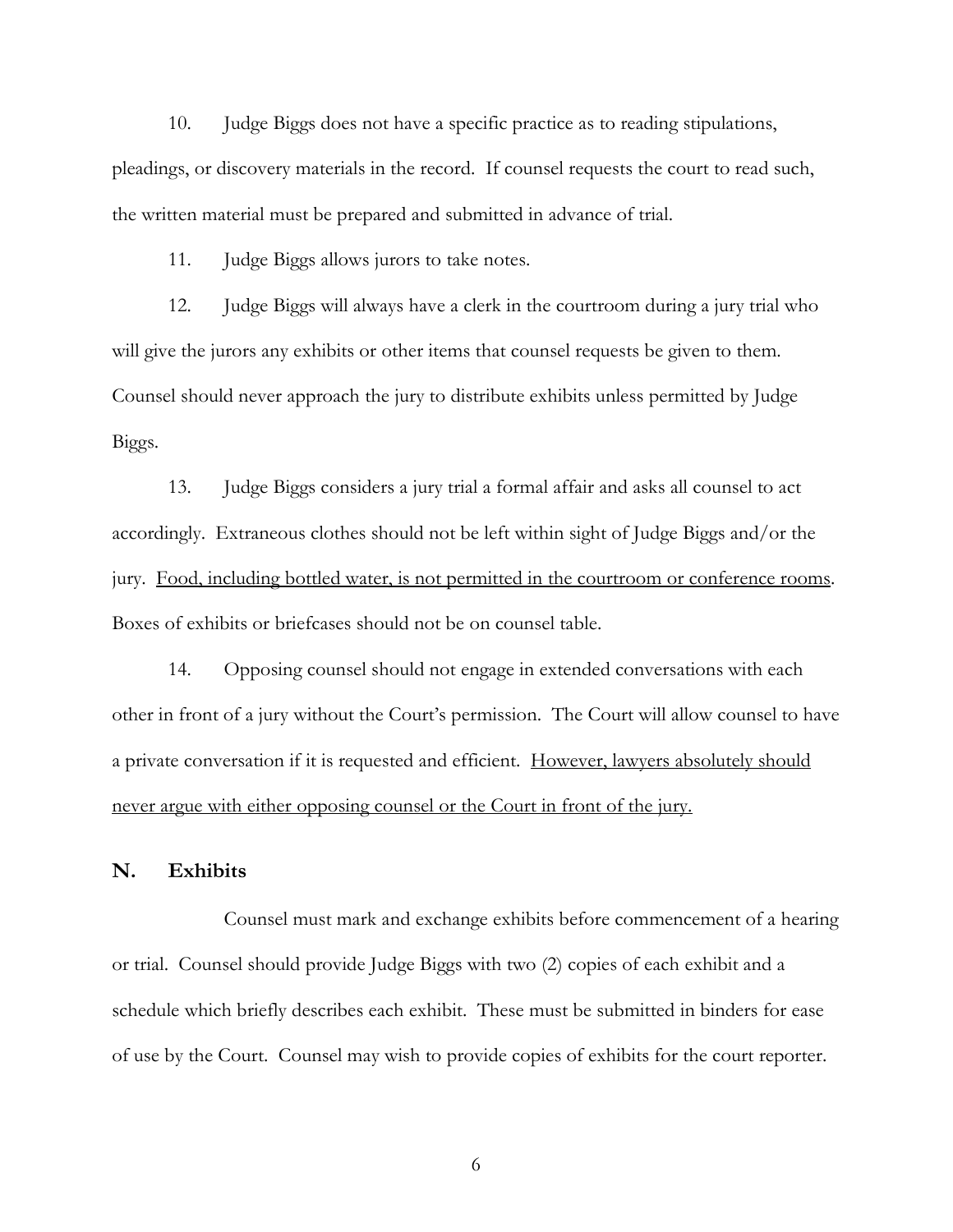Judge Biggs has no strict policy as to when exhibits should be offered into evidence. However, once an exhibit is admitted into evidence, it is in the custody of the Court and should not be retrieved, changed or be removed from the presence and possession of the deputy clerk without permission from the Court. When the number of exhibits in a case is large, Judge Biggs strongly prefers counsel to reach advance agreement as to the admission of as many exhibits as possible. In the case of a voluminous exhibit, Judge Biggs strongly prefers counsel identify and mark as an exhibit the specific page(s) that the parties will present as evidence during a hearing or trial.

## <span id="page-9-0"></span>**O. Opening and Closing Statements**

While Judge Biggs is flexible with regard to time limits on opening statements and summations, she does not allow open-ended presentations. Judge Biggs usually will discuss the time needed with counsel in advance.

Counsel should be prepared to begin closing arguments immediately following the close of all evidence.

#### <span id="page-9-1"></span>**P. Directed Verdict Motions**

Judge Biggs permits motions for a directed verdict outside the hearing of the jury.

#### <span id="page-9-2"></span>**Q. Jury Deliberations**

<span id="page-9-3"></span>1. Written Jury Instructions

Judge Biggs provides counsel with a copy of her final jury instructions for review prior to trial (and in advance of a charge conference if any changes have been made).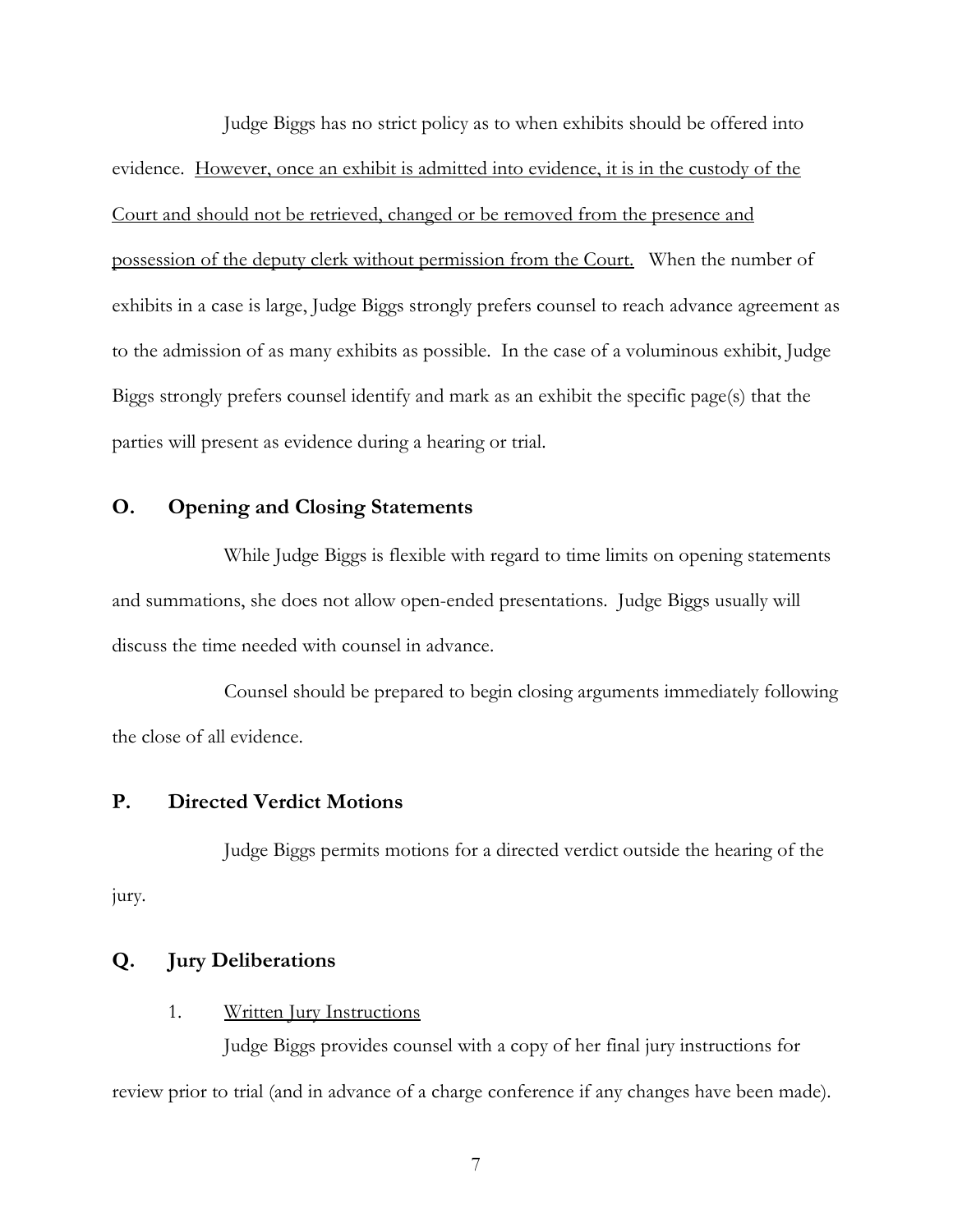Judge Biggs permits counsel to put objections to jury charges on the record before the jury retires.

#### <span id="page-10-0"></span>2. Exhibits in the Jury Room

Judge Biggs will evaluate requests from the jury for particular exhibits on a case-by-cases basis. Counsel will always be contacted prior to a decision on any such requests.

In criminal actions, weapons, ammunition, and controlled substances will not be sent to the jury room. Instead, upon receipt of a written request from the jury foreperson and consultation with counsel, those items may be shown to the jury.

## <span id="page-10-1"></span>3. Availability of Counsel During Jury Deliberations

Counsel must be available in case questions arise from the jury during its deliberations. Judge Biggs prefers counsel to be within five (5) minutes distance of the courthouse during jury deliberations.

# <span id="page-10-2"></span>4. The Verdict Form and Special Interrogatories Judge Biggs will submit a verdict form to the jury with interrogatories as

necessary.

## <span id="page-10-3"></span>5. Polling the Jury

The Court will poll the jury if counsel so requests.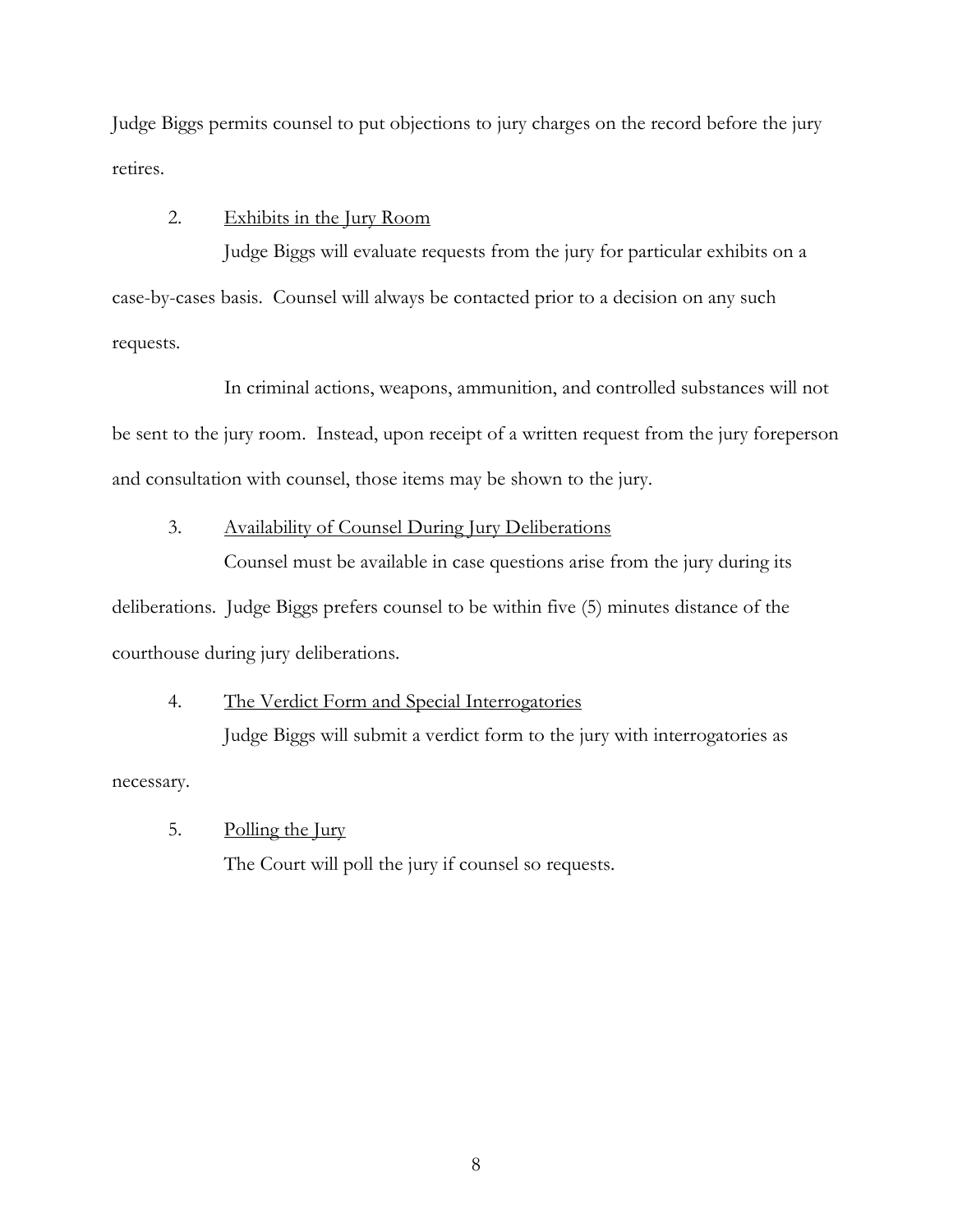# <span id="page-11-0"></span>**CIVIL CASES**

#### <span id="page-11-1"></span>**A. Pre-trial Procedure**

#### <span id="page-11-2"></span>1. Continuances and Extensions

Since trial dates are set well in advance, Judge Biggs is extremely reluctant to grant continuances – especially if the attorneys have not been diligent in moving the case forward. However, the Court will consider motions for continuances upon showing of good cause.

### <span id="page-11-3"></span>2. Motion Practice

Except as set forth herein, motion practice will be conducted in accordance with Local Civil Rule 7.3.

#### <span id="page-11-4"></span>3. Reply and Sur-reply Briefs

Judge Biggs strongly urges the parties to comply with Local Civil Rule 7.6. Except with leave of Court and for good cause shown, no reply or sur-reply brief shall exceed ten pages.

#### <span id="page-11-5"></span>4. Proposed Orders

Judge Biggs requires a proposed order be filed along with every motion and response, except dispositive motions. Such orders should be submitted in Word or WordPerfect to Judge Biggs' ECF mailbox. Proposed orders, although only a proposal, should nonetheless be titled "Order" and should not contain an attorney's name, address or client number.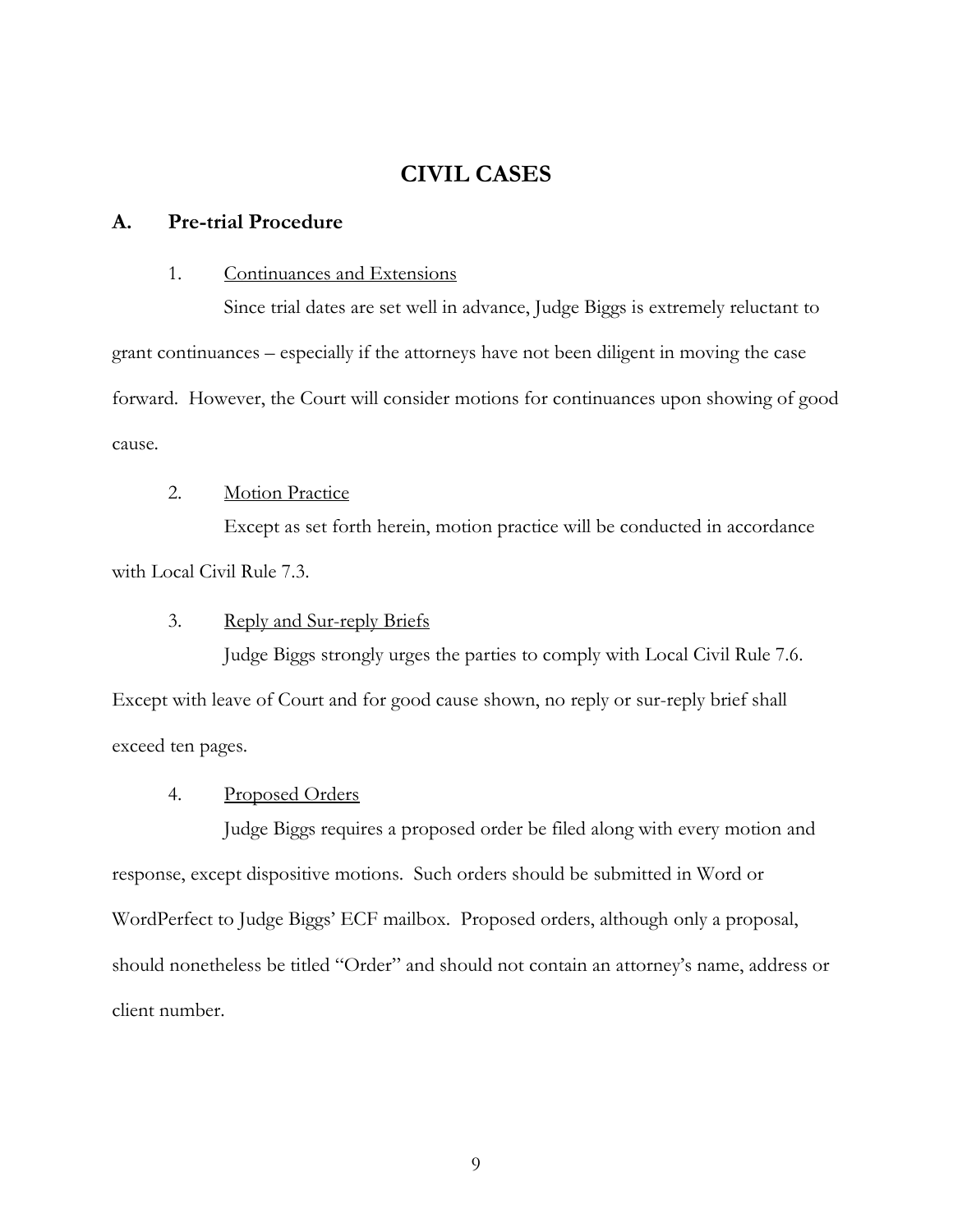#### <span id="page-12-0"></span>5. Working Copies

 Unless otherwise directed, a courtesy copy of injunctive relief, any dispositive motion and/or brief, response, or reply, which has an appendix and/or tabs shall be delivered to the Clerk's Office within three (3) days upon filing. All courtesy copies should be bound and exhibits, if any, must be tabbed. Courtesy copies of other motions or responses are discouraged.

#### <span id="page-12-1"></span>**B. Settlement Conferences**

Judge Biggs usually conducts settlement conferences for matters scheduled for a jury trial. However, if warranted, Judge Biggs may refer a matter to the U.S. Magistrate Judge for settlement discussions. Cases designated for a bench trial will automatically be referred to the U.S. Magistrate Judge.

#### <span id="page-12-2"></span>**C. Summary Judgment Motions**

All summary judgment motions and oppositions to such motions must contain a recitation of facts with complete and accurate citation to the record. The Court will not consider any description of a fact that is not supported by citation to the record. Statements in support of material facts in support of or in opposition to a motion for summary judgment must include specific and not general references to the parts of the record that support each of the statements, such as a title of a numbered reference to a document, the name of a deponent and the page(s) of the deponent's deposition, or the identity of an affidavit or declaration and the specific paragraph relied upon. Pinpoint citations are required.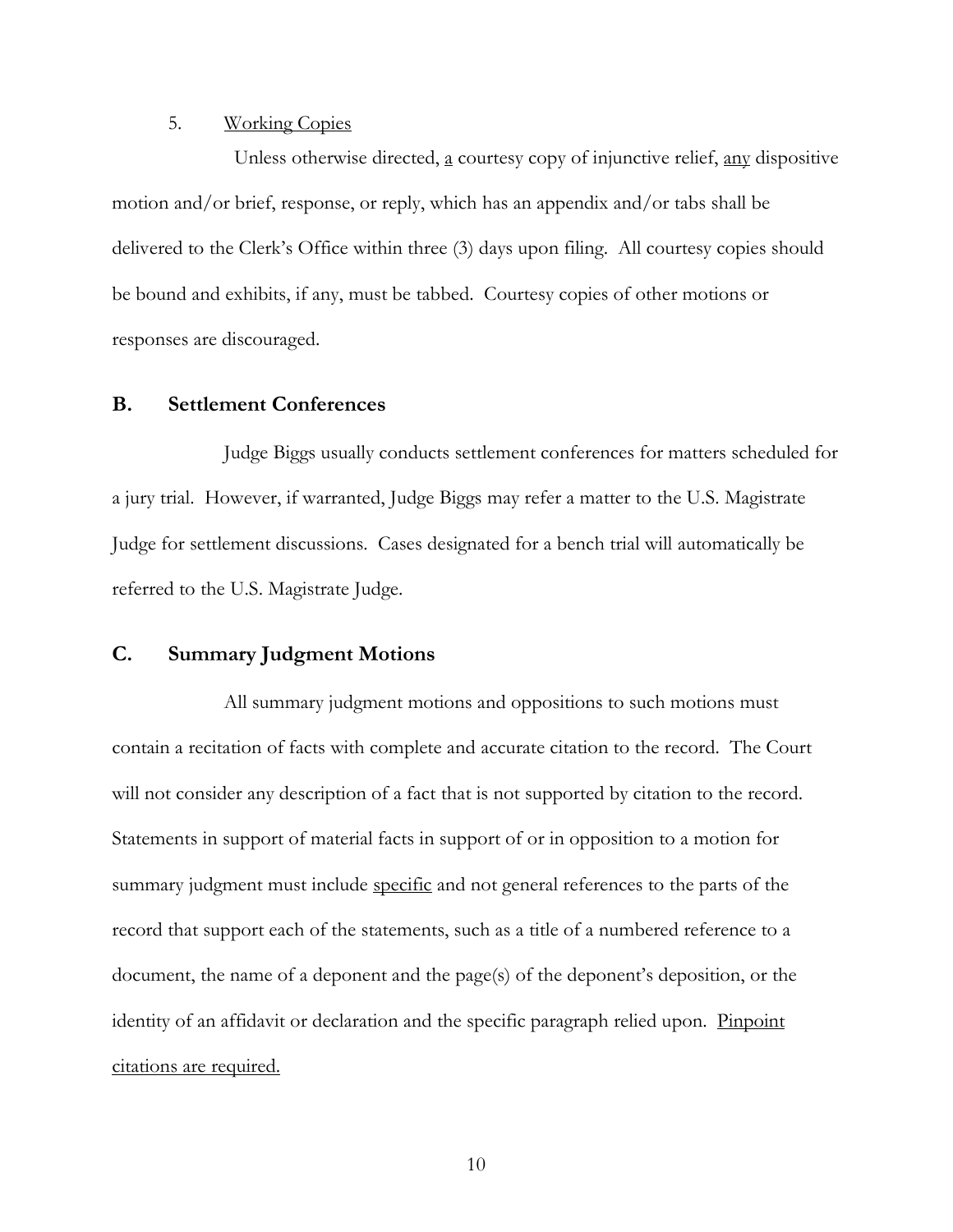Summary judgment motion practice that fails to follow this procedure may be

stricken.

## <span id="page-13-0"></span>**D. Pre-trial Submission**

Unless otherwise specified, Judge Biggs requires the parties to submit the following by a date set by the Court, which is normally approximately three (3) weeks prior to the trial date:

1. Jointly-proposed *voir dire* questions;

- 2. Jointly-proposed jury instructions;
- 3. Jointly-proposed verdict sheet;
- 4. Motions *in limine*; and
- 5. Trial briefs

Parties shall submit to the Court two (2) copies of points for charge and special jury instructions in an editable format to  $ibiggs@ncmd$ .uscourts.gov.

The proposed points for charge and special jury interrogatories shall be prepared and submitted jointly. Counsel are expected to work together to achieve agreement on as many items as possible before submission to Judge Biggs. Proposed points

for charge should be accompanied by appropriate citations of legal authority.

Where counsel cannot agree on a particular point for charge or interrogatory, the joint submission shall provide the alternate version proposed by each party and the rationale for each.

Where one party proposes a point for charge or interrogatory and the other party objects to the proposal in its entirety (*i.e.*, wishes nothing to be used, as opposed to an alternate version), the joint submission shall note such and include the objection party's rationale.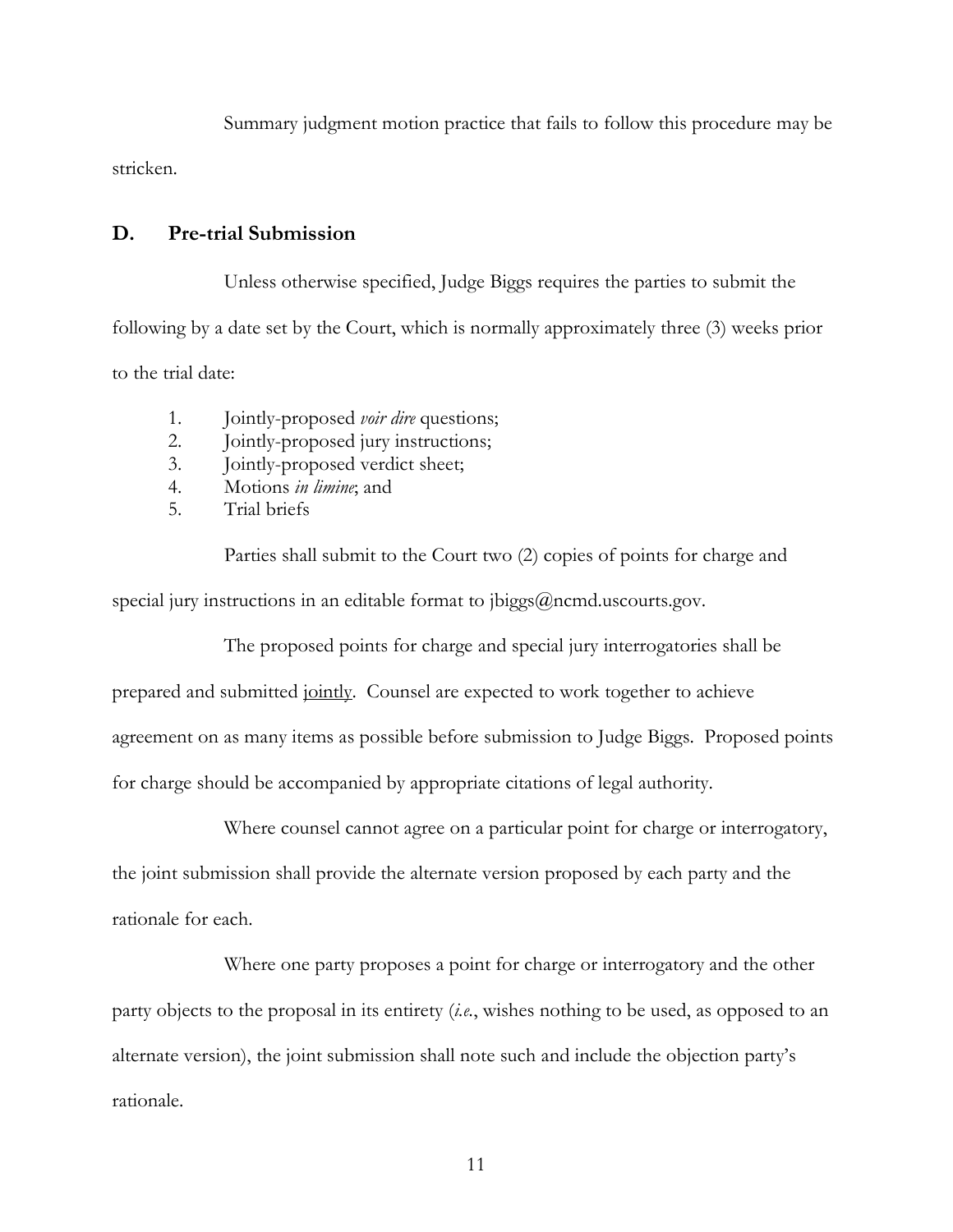Supplemental points for charge will be permitted during and at the conclusion of trial.

#### <span id="page-14-0"></span>**E. Motion in Limine**

As noted above, motions *in limine* usually are due three (3) weeks before trial. A response to any motion *in limine* is due within five (5) business days of the filing of the motions. Judge Biggs will usually rule on outstanding motions *in limine* prior to or during the final pre-trial conference. A reply will not be allowed.

#### <span id="page-14-1"></span>**F. Final Pre-Trial Conference**

Judge Biggs usually holds the final pre-trial conference approximately two (2) weeks prior to the trial date. In preparation for the conference, Judge Biggs expects counsel to communicate with each other on a number of matters, including exhibit designations, objections to exhibits, use of expert depositions, and stipulations of fact. The parties should be prepared to once again discuss the possibility of settlement in lieu of trial.

#### <span id="page-14-2"></span>**G. Injunctions**

#### <span id="page-14-3"></span>1. Scheduling and Expedited Discovery

When a temporary restraining order is requested, Judge Biggs will schedule a conference as soon as counsel have appeared and it is possible to properly consider the request. Judge Biggs requires all counsel to be present unless the urgency of circumstances precludes notice to opposing counsel. Judge Biggs rarely grants *ex parte* temporary restraining orders.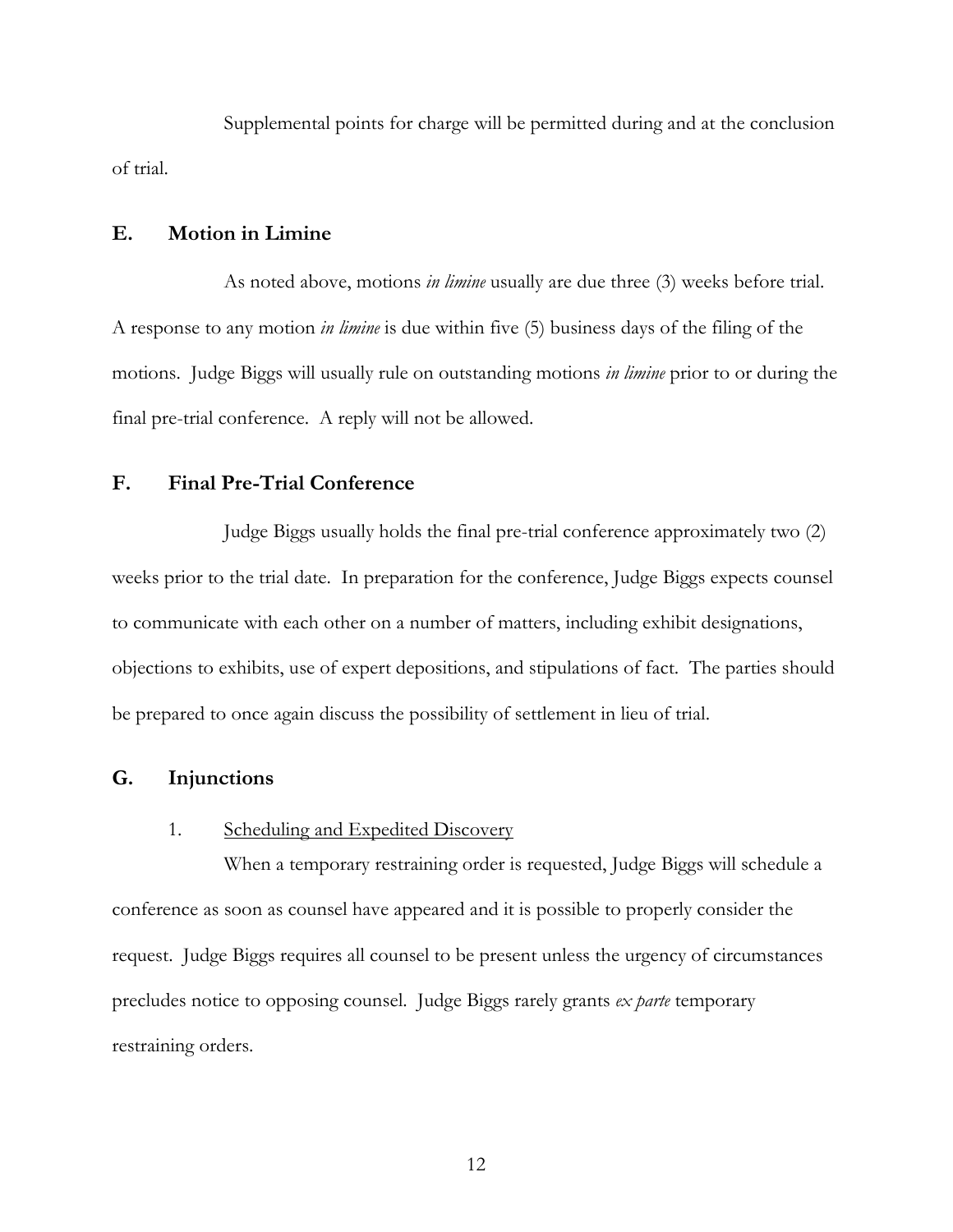## <span id="page-15-0"></span>2. Hearings

Judge Biggs schedules preliminary and permanent injunctions hearings as soon as practicable and combines the two hearings if appropriate. Judge Biggs usually permits expedited discovery when preliminary injunctive relief is requested.

## <span id="page-15-1"></span>3. Proposed Findings of Fact and Conclusions of Law

Judge Biggs requires the submission of proposed findings of fact and conclusions of law in injunction cases, in accordance with Fed. R. Civ. P. 52(a).

### <span id="page-15-2"></span>**H. Trial Briefs**

Counsel may submit trial briefs when they are likely to be helpful to the Court.

## <span id="page-15-3"></span>**I. Proposed Findings of Fact and Conclusions of Law**

 Judge Biggs may require the submission of editable proposed findings of fact and conclusions of law in non-jury cases. Editable proposed finding of fact and conclusions of law may also be submitted in Word or WordPerfect to the ECF mailbox [jbiggs@ncmd.uscourts.gov.](mailto:jbiggs@ncmd.uscourts.gov)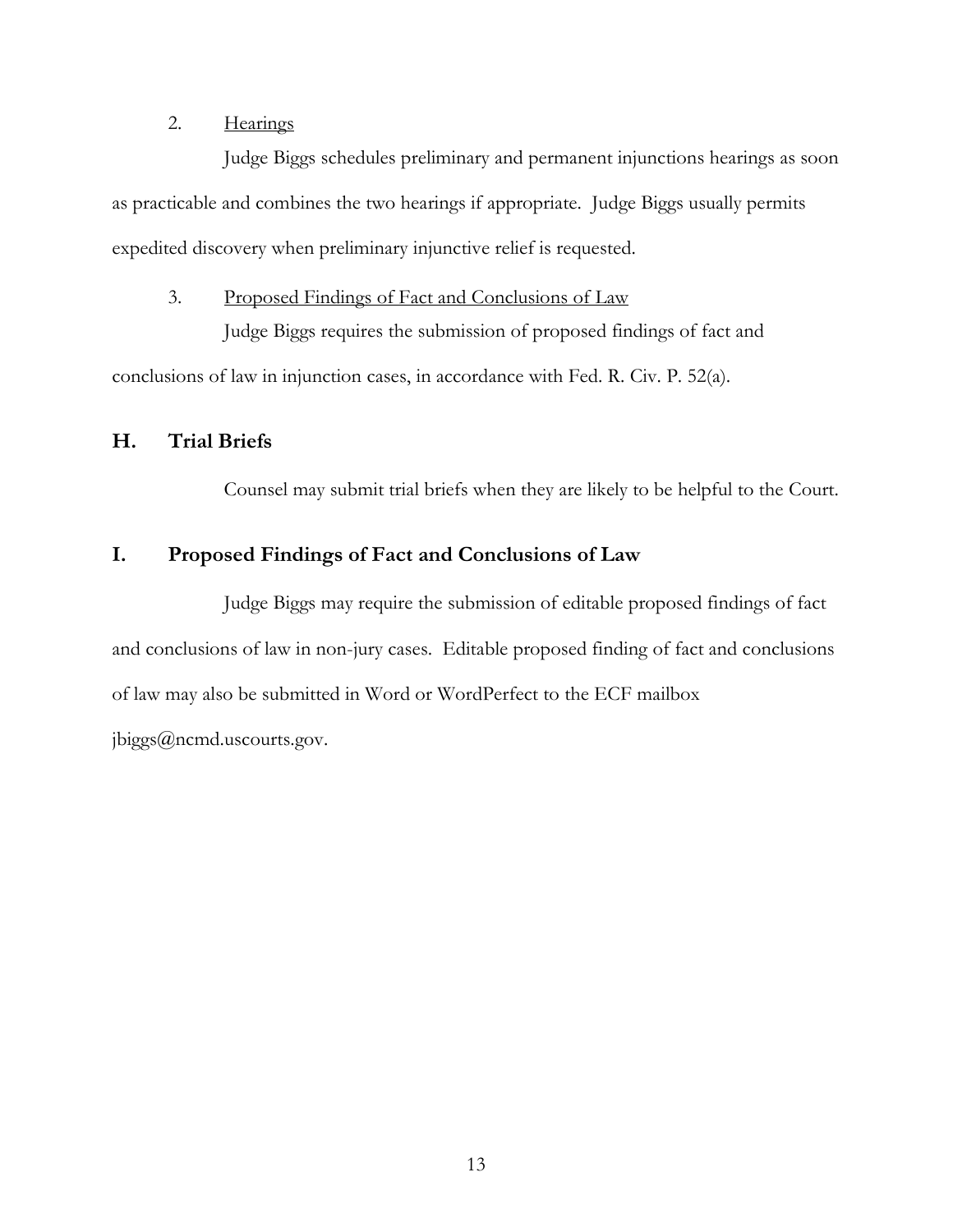## <span id="page-16-0"></span>**CRIMINAL CASES**

Judge Biggs expects the parties to comply with the deadlines established in the Scheduling Orders that governs disposition of a particular criminal term.

#### <span id="page-16-1"></span>**A. Extensions and Continuances**

Counsel shall comply with Local Civil Rule 6.1 and file such requests well in advance of the beginning of the term. Proposed orders should be submitted in Word or WordPerfect to [jbiggs@ncmd.uscourts.gov.](mailto:jbiggs@ncmd.uscourts.gov)

#### <span id="page-16-2"></span>**B. Plea Agreements and Factual Basis Documents**

Plea Agreements and factual basis documents should be filed with the Clerk of Court consistent with each term's Scheduling Order. If not, proposed plea agreements and factual basis documents must be submitted two (2) business days in advance of a Defendant's plea hearing. Failure to do so will result in the case being removed from the calendar.

## <span id="page-16-3"></span>**C. Sentencing Memoranda**

Judge Biggs expects counsel to comply with all the requirements of Fed. R. Crim. P. 32(f) and Local Criminal Rule 32.2. Any sentencing memoranda, position paper, or brief directed to Presentence Report ("PSR") objections or to the 3553(a) factors must be filed at least two (2) full business days before the sentencing hearing. The Court discourages joint requests by the parties seeking a change in the guideline calculation after the final PSR is filed, as such requests reflect a failure to follow the procedures in Local Criminal Rule